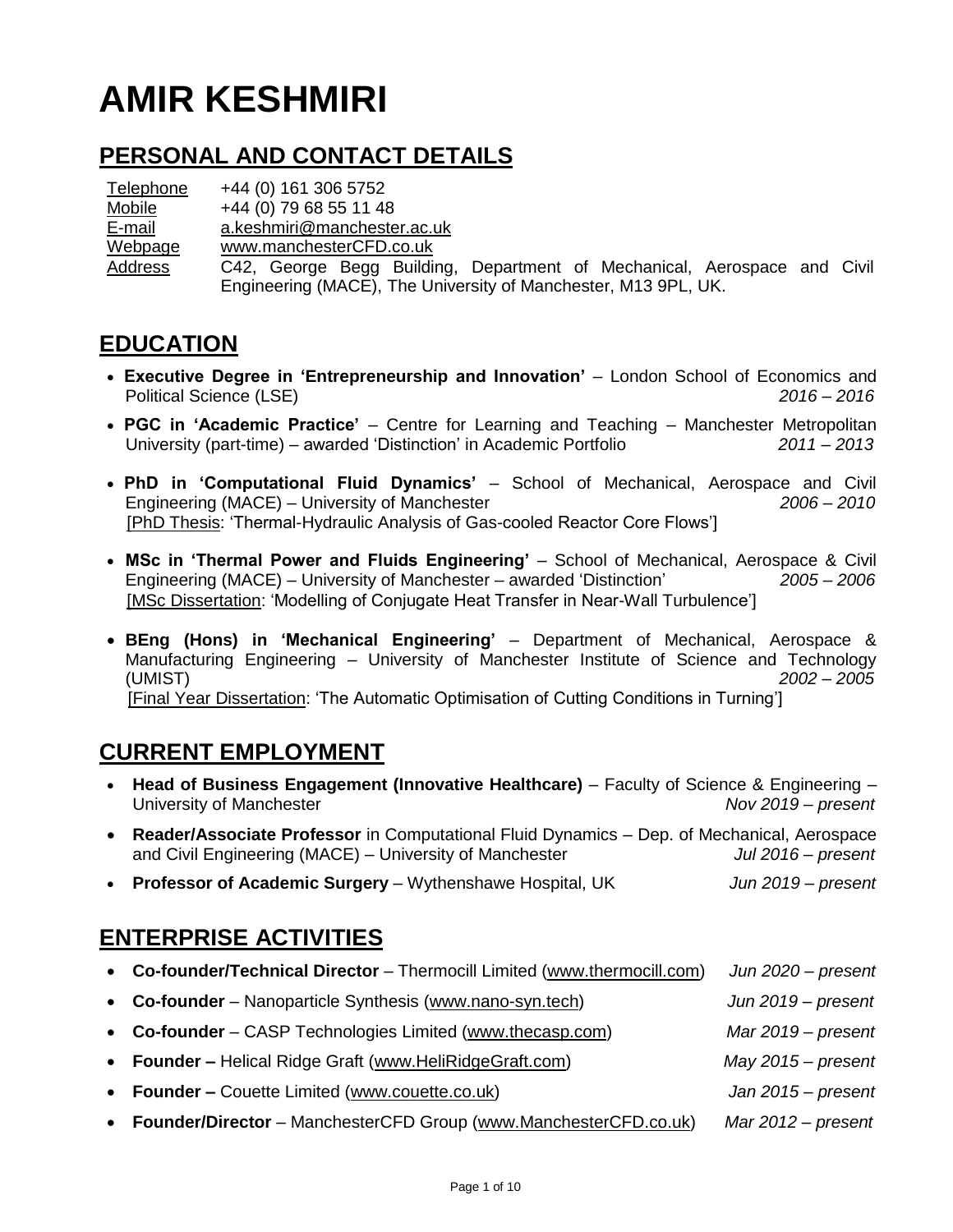# **PREVIOUS EMPLOYMENT/ROLES**

- **Director of Business Engagement**  Department of MACE University of Manchester [\(http://www.mace.manchester.ac.uk/industry/\)](http://www.mace.manchester.ac.uk/industry/) *Oct 2016 – Nov 2019*
- **Lecturer/Senior Lecturer** in Computational Fluid Dynamics School of Engineering Manchester Metropolitan University *Jul 2011 – Jul 2016*
- **Deputy Director** of the 'Engineering and Materials Research Centre' Manchester Metropolitan University – [www.mmu.ac.uk/research/our-research/science-and-engineering/](http://www.mmu.ac.uk/research/our-research/science-and-engineering/) *Sep 2015 – Jul 2016*
- **CFD Lead Engineer**  Advanced Design & Sustainability Group AECOM *Jan 2011 – Jul 2011*
- **EPSRC Research Fellow**  School of MACE University of Manchester*Feb 2010 – Dec 2010*
- **Member of the** *Code\_Saturne* **Development Team**  EdF R&D (part-time) *Sep 2007 – Dec 2009*
- **Teaching Assistant**  University of Manchester (part-time) *Sep 2006 – Jun 2010*

### **LEADERSHIP EXPERIENCE**

 **Head of Business Engagement – Faculty of Sci&Eng – Uni of Manchester** *Nov 2019 – present* After successfully serving as the Director of BE within MACE, I was appointed as one of the Heads of BE for the whole Faculty of S&E. This is a strategic leadership role, in which, I develop and implement the Faculty/University strategy for business engagement. My work is aligned with the university priorities and KPIs to ensure that FSE/UoM strategies in Innovative Healthcare are embedded in our industrial activities. Since my appointment, through working closely with funding organisations, research centres, companies, NHS trusts and hospitals, etc, I have achieving several noteworthy accomplishments including developing a new Faculty 'BE&I Strategic Delivery Plan', contributing to the recently formed 'Faculty Strategic Oversight Group', contributing to several research bids by brining onboard industrial partners, helping several academics with preparing/securing industry-focused grants (KTP, IAA, prosperity, CDT etc), organising various internal/external events, launching a new website for BE, helping academics with obtaining CEng/Fellow status, etc

 **Director of Business Engagement – Dep. of MACE – Uni of Manchester** *Oct 2016 – Nov 2019* As the first official Director of BE in MACE, I worked directly with the school leadership to define the role and terms of reference and I established the strategic BE priorities to align with the FSE/UoM vision. In this role, I managed all consultancy/business engagement enquiries and enhance industryled funding within the School through liaising with companies and supporting research grants e.g Prosperity, CDT, IAA, KTP, etc. I was also a member of MACE Senior Leadership Team and worked with different teams across UoM. An example of my work included raising the highest donation in the history of MACE (£240k) in 2018 and led the recruitment process of a new Research Fellow within MACE. In this role, I launched the 'MACE Industry Hub' which was a dedicated webpage for industrial visitors and led to an increase in the number of industrial contacts. In addition, I provided regular mentoring, training and sponsorship to MACE academics and research staff to obtain professional registration with Professional Engineering Institutes.

- **Deputy Director of 'Engineering and Materials Research Centre' – MMU** *Oct 2015 – Jul 2016*
	- Deputy Director of one of the largest research centres at MMU with over 70 academic staff members and several Post-Docs and PhD students.
	- Responsible for facilitating and allocating resources to members, organising biweekly research seminars, supporting early-career researchers and representing the centre externally.
	- Budget holder of the Centre's research budget (e.g. approx. £1.2 million in 2015-2016).
- **Founder/Director of 'Advanced Design and Simulation' Group – MMU** *May 2013 – Jul 2016*
	- Founder and director of a research group which consisted of over 20 academic staff and several postgraduate students specialising in different aspects of design, modelling and simulation.
	- Coordinating the research and enterprise activities of the group and reviewing all external bids.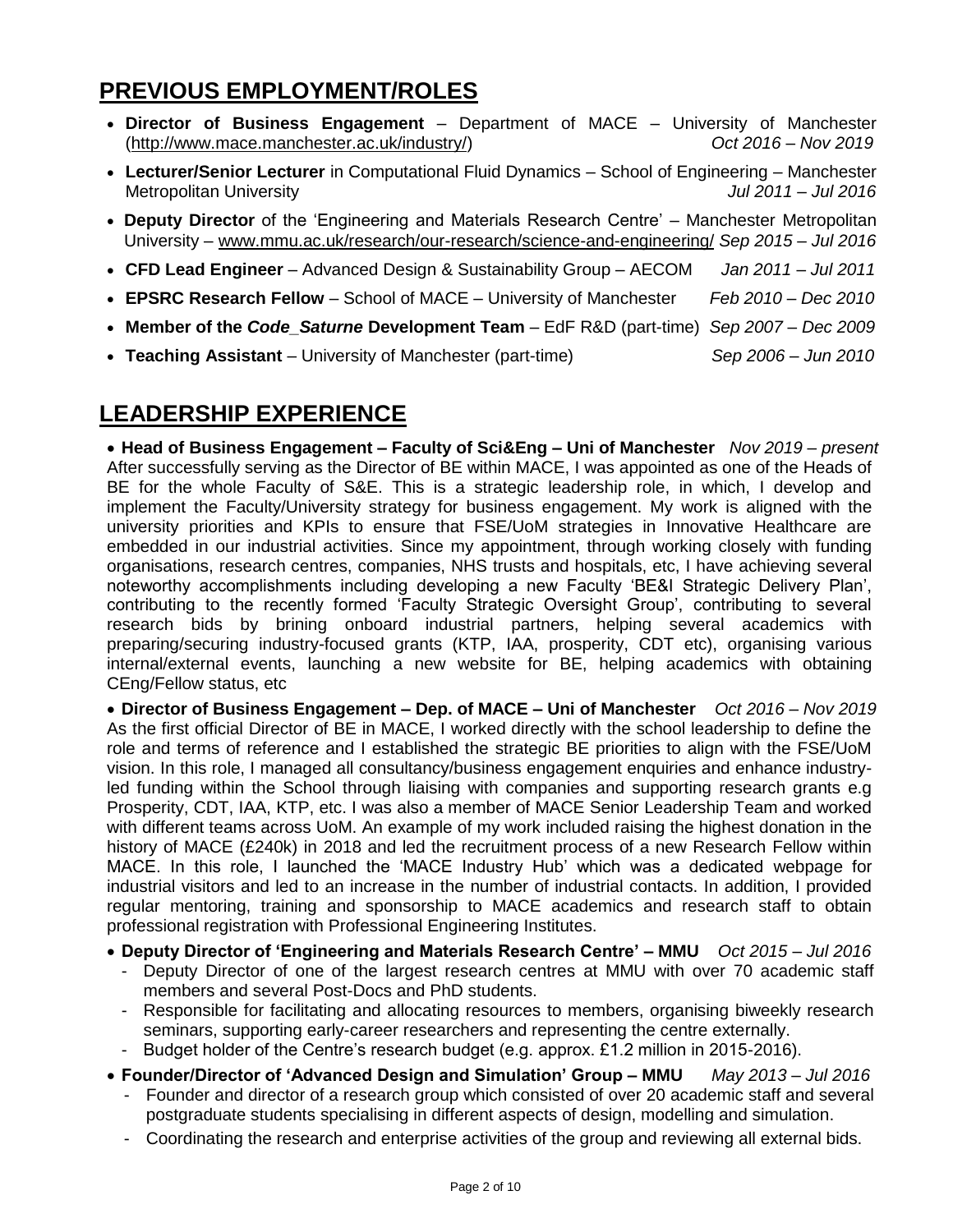# **PROFESSIONAL MEMBERSHIPS AND ACTIVITIES**

| • Associate Editor – Research on Biomed. Eng. Journal (Springer-Nature) | $2019$ – present |
|-------------------------------------------------------------------------|------------------|
| • IMechE – Council Member (Elected in 2017 Annual Election for 3 years) | $2017 - 2020$    |
| • EPSRC – Full College Member (rated as 2019's top reviewer)            | $2016$ – present |
| • IMech $E -$ Fellow (FIMechE)                                          | $2016$ – present |
| • IMechE – Chartered Engineer (CEng)                                    | $2012$ – present |
| • Higher Education Academy - Fellow (FHEA)                              | $2013$ – present |
| • British Council – Newton Fund Review Panel Member                     | $2015 - present$ |
| • External Examiner/Advisor - University of Chichester                  | $2016$ – present |

 **Regular Reviewer** – Int J. Heat Mass Transfer; J. Numerical Heat Transfer; J. Nuclear Eng. Design; ASME Int Conference On Nuclear Engineering (ICONE); Flow, Turb. Combust.; J. Biomechanics; Artificial Organs; CIRP Procedia.

# **RESEARCH PLACEMENTS & SECONDMENTS**

|  |  |  | • Wythenshawe Hospital, Manchester, UK - Secondment (Visiting Professor) Jun 2019-Feb 2020 |  |  |
|--|--|--|--------------------------------------------------------------------------------------------|--|--|
|--|--|--|--------------------------------------------------------------------------------------------|--|--|

- **Polytechnic University of Catalonia, Barcelona, Spain**  Visiting Professor *Jun-Jul 2018*
- **ICCC Cardiovascular Research Inst., Barcelona, Spain** Visiting Researcher *Mar-May 2015*
- **Thermal Hydraulics Group, British Energy, UK**  Visiting Researcher *Jul-Aug 2010*
- **Dep. of Fluid Mechanics, EdF R&D, Paris, France**  Visiting Researcher *Jul-Sep 2007*

### **HONOURS AND AWARDS**

| Apr 2019 |
|----------|
| Mar 2019 |
| Dec 2018 |
| Sep 2017 |
| Jun 2015 |
| Apr 2015 |
| Jun 2014 |
| May 2013 |
| Aug 2012 |
| Feb 2010 |
| Jun 2009 |
| Aug 2006 |
| Sep 2006 |
|          |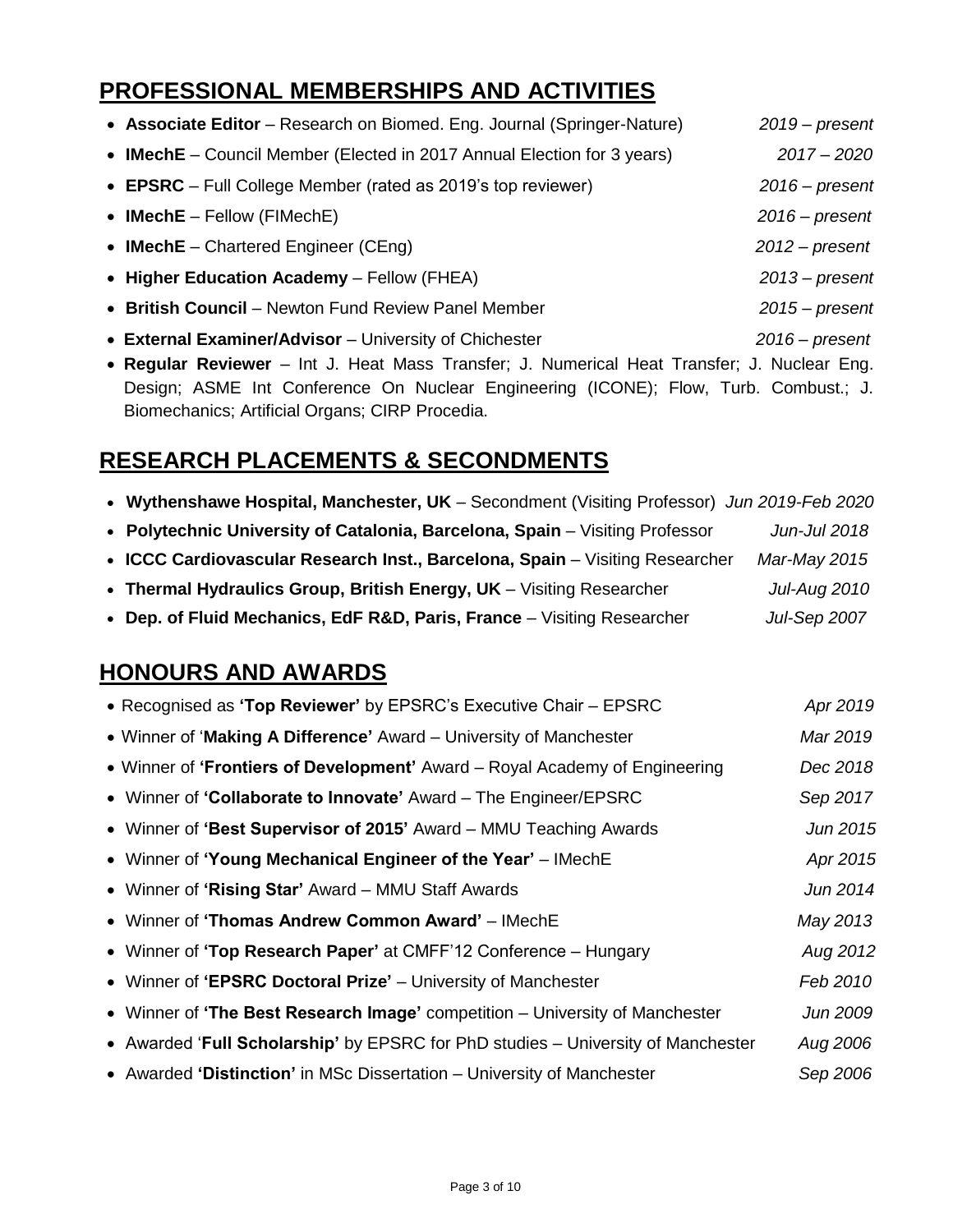# **RESEARCH INTERESTS**

- Computational Fluid Dynamics
- Heat Transfer
- Biofluid Mechanics and Bioengineering

### **TEACHING EXPERIENCE**

- Turbulence Modelling
- Nuclear Reactor Fuel
- Porous Media
- **Teaching responsibilities at the University of Manchester** *Jul 2016 – present*
- Engineering Thermodynamics 1<sup>st</sup> year (350+ students) Unit Leader/Lecturer
- Advanced Thermodynamics MSc in TPFE (25 students) Unit Leader/Lecturer
- **Teaching responsibilities at Manchester Metropolitan University** *Jul 2011 – Jul 2016*
	- Thermofluids and Thermodynamics 2<sup>nd</sup> year BEng (150+ students) Unit Leader/Lecturer
	- Fluid Mechanics 3<sup>rd</sup> year BEng (90+ students) Unit Leader/Lecturer
	- Computational Fluid Dynamics MSc/4th year MEng (15+ students) *Unit Leader/Lecturer*
	- Bioengineering MSc/4th year MEng (15+ students) *Lecturer*
- **Teaching responsibilities at the University of Manchester** *Sep 2006 – Jun 2010* - Heat Transfer, Thermodynamics, Fluids, Modelling&Simulation – *Tutor*
	- Several undergraduate and postgraduate laboratories *Developer/Demonstrator*

# **POSTGRADUATE STUDENT SUPERVISION**

- Principal supervisor of 3 completed PhD students: Michael McElroy (2017), Andres Ruiz-Soler (2017), Amin Deyranlou (2020)
- Co-supervisor of 2 completed PhD student: Imad Maher Natsheh (2014), Amirhossein Hassani (2020)
- Currently supervisor of 6 PhD and 3 MSc students
- Supervised, co-supervised and assessed over 40 MSc, MPhil and PhD students

# **LANGUAGES**

- 
- **English:** Fluent **Farsi (Persian):** Fluent **Spanish:** Advanced
	-

### **PERSONAL INTERESTS**

- **Sport:** Football, Swimming and Tennis
- **Music:** Piano
- **Leisure:** Travelling and flying with single-engine aeroplanes

# **LIST OF PUBLICATIONS**

#### *Book Chapters:*

- 1. Elliot, W., **Keshmiri, A.** & Tan, W., '*Chapter 22: Cardiovascular Mechanobiology*', in 'Mechanobiology: Exploitation for Medical Benefit', Wiley, 2017 (ISBN: 978-1-118-96614-3).
- 2. **Keshmiri, A.** & Andrews K., '*Chapter 27: Vascular Flow Modelling using Computational Fluid Dynamics*', in 'Handbook of Vascular Biology Techniques', Slevin, M. and McDowell, G. (Eds.), Springer, 2015, pp. 343-361 (ISBN 978-94-017-9715-3).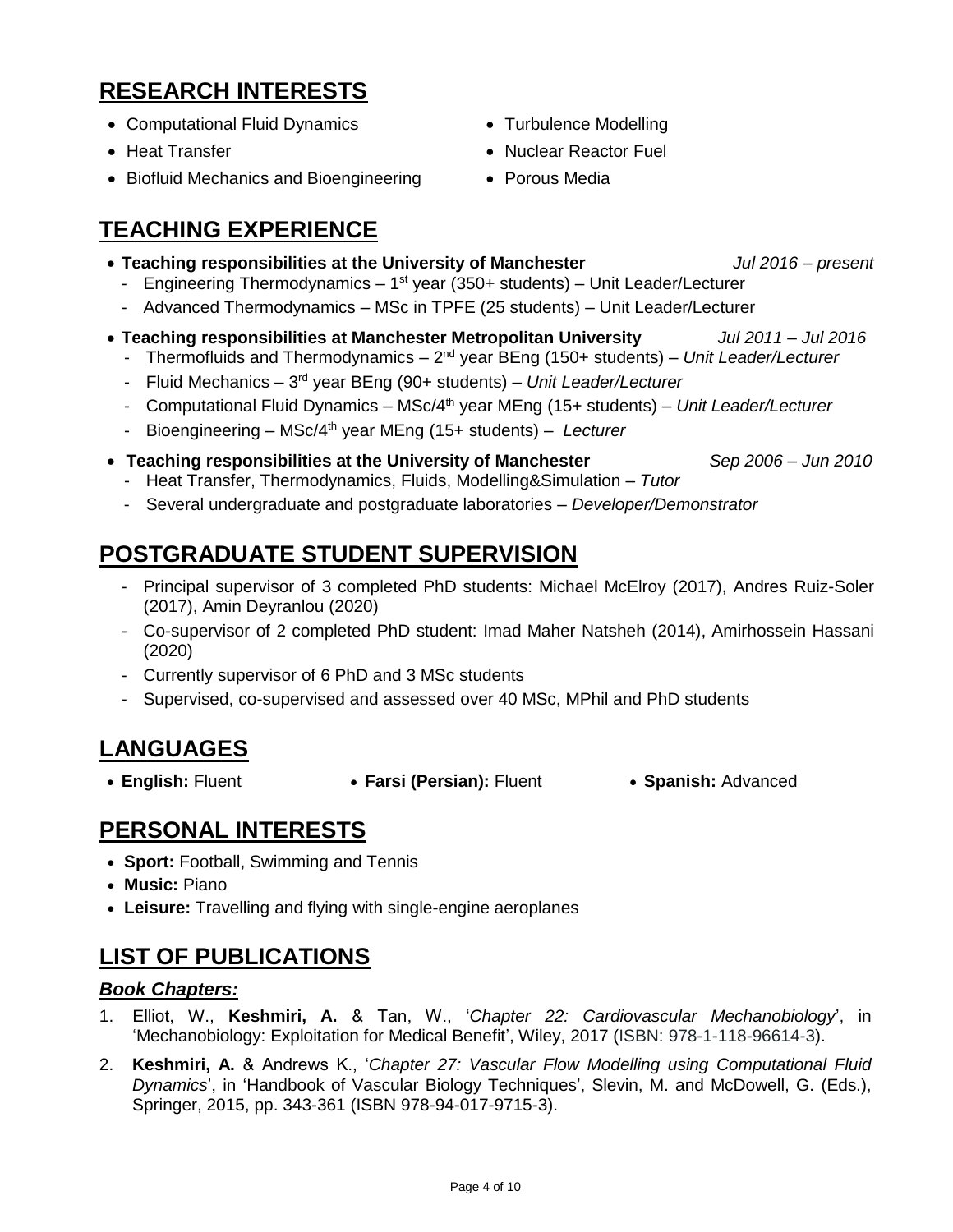3. Andrews K. & **Keshmiri, A.**, '*Chapter 25: Enhancing Endothelialization of Engineered Blood Vessels Using Structural Cues*', in 'Handbook of Vascular Biology Techniques', Slevin, M. and McDowell, G. (Eds.), Springer, 2015, pp. 309-324 (ISBN 978-94-017-9715-3).

#### *Journals:*

- 1. Satta, P., McElroy, M., **Keshmiri, A.**, and S. White et al, '*OSGIN1 and OSGIN2 mediate Nrf2 dependent endothelial detachment – implications for plaque erosion*', JACC Imaging (underreview).
- 2. Hosseini, S.E. & **Keshmiri, A.**, '*Experimental and numerical investigation of different geometrical parameters in a centrifugal blood pump'*, Research on Biomedical Eng., 2022, DOI : 10.1007/s42600-021-00195-8.
- 3. Xenakis, A., Ruiz-Soler, A. & **Keshmiri, A.**, *'Multi-Objective Optimisation of A Novel Bypass Graft with a Spiral Ridge*', Int. Numerical Methods in Biomedical Engineering (under-review).
- 4. Lopez-Santana, G.B., Kennaugh, A., & **Keshmiri, A.** '*Experimental techniques against RANS method in a fully-developed turbulent pipe flow*', engrXiv, 19, 2021, https://doi.org/10.31224/osf.io/rqzp5.
- 5. McElroy, M., Kim, Y., … Gijsen, F, Johnson, T., **Keshmiri, A.**, White, S., '*Identification of the haemodynamic environment permissive for plaque erosion*', Nature (Scientific Reports), 11:7253, 2021.
- 6. Shahbazi, F., Souri, M., Jabbari, M. & **Keshmiri, A.**. '*Flow Control Techniques for Enhancing the Bio-Recognition Performance of Microfluidic-Integrated Biosensors',* Applied Sciences, 11, 2021.
- 7. Arasteh, H., Rahbari, A., Mashayekhi, R., **Keshmiri, A.**, Mahani, R., Talebizadehsardari, P., '*Effect of pitch distance of rotational twisted tape on the heat transfer and fluid flow characteristics'*, Int. Journal of Thermal Sciences, Vol. 170, 2021, 106966.
- 8. Hosseinzadeh, A. & **Keshmiri, A.**, *'The Role of Turbulence Models in Simulating Urban Microclimate*', Advances in Heat Transfer and Thermal Engineering, 2021, 675-680.
- 9. Deyranlou, A., Revell, A. & **Keshmiri, A.**, '*A Coupled Flow-Thermoregulation Lumped Model to Investigate Cardiac Function*', bioRxiv, 2021 (doi: https://doi.org/10.1101/2021.05.02.442367).
- 10. Hosseinzadeh, A. & **Keshmiri, A.**, *'Computational Simulation of Wind Microclimate in Complex Urban Models and Mitigation using Trees',* Buildings, Vol. 11 (112), 2021.
- 11. Deyranlou, A., Miller, C.A., Revell, A. & **Keshmiri, A.**, '*Effects of Ageing on Aortic Circulation During Atrial Fibrillation; a Numerical Study on Different Aortic Morphologies*', Annals of Biomedical Eng., 2021, https://doi.org/10.1007/s10439-021-02744-9.
- 12. Shahbazi, F., Jabbari, M., Nasr Esfahani, M., **Keshmiri, A.**. '*Numerical framework for simulating bio-species transport in microfluidic channels with application to antibody biosensors',* MethodsX, 7, 2021, 101132.
- 13. Shahbazi, F., Jabbari, M., Nasr Esfahani, M., **Keshmiri, A.**. '*A Computational Simulation Platform for Designing Real-Time Monitoring Systems with Application to COVID-19',* Biosens. Bioelectron. 171, 2021, 112716.
- 14. Swanson, L., Owen, B., **Keshmiri, A.** …., Revell, A., '*A Patient-Specific CFD Pipeline Using Doppler Echocardiography for Application in Coarctation of the Aorta in a Limited Resource Clinical Context*', Front. Bioeng. Biotechnol., Vol. 8 (409), 2020.
- 15. McElroy, M., Xenakis, A. & **Keshmiri, A.**, '*Impact of Heart Failure Severity on Optimal Ventricular Assist Device Configurations: A Computational Study'*, Research on Biomedical Eng., Vol. 36, 2020, 489–500.
- 16. Shamsabadi, H., Rashidi, S., Esfahani, J.A. & **Keshmiri, A.**, 'Condensation in the presence of non-condensable gases in a convergent 3D channel', Int Journal of Heat and Mass Transfer, 152, 119511.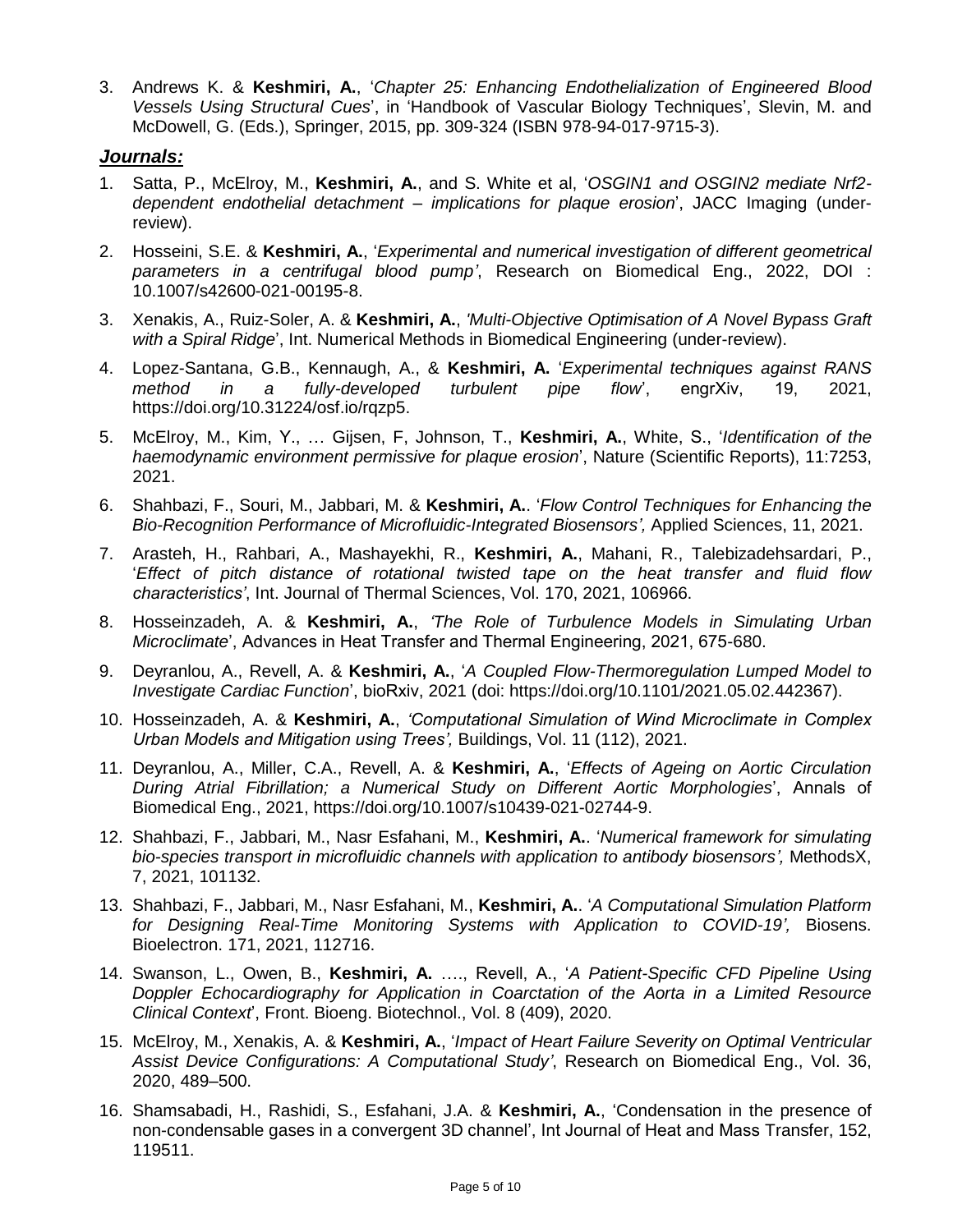- 17. Hassani, A., Azapagic. A., D'Odorico, P., **Keshmiri, A.** & Shokri, N. '*Desiccation crisis of saline lakes: A new decision-support framework for building resilience to climate change'*, Science of the Total Environment, 703, 2020, 134718.
- 18. Darbari, B., Rashidi, S. & **Keshmiri, A.**, *'Nanofluid heat transfer and entropy generation inside a triangular duct equipped with delta winglet vortex generators*', Journal of Thermal Analysis and Calorimetry, 140, 2020, 1045-1055.
- 19. Akbarzadeh, M., Rashidi, S., **Keshmiri, A.** & Shokri, N., '*The Optimum Position of Porous Insert for a Double-Pipe Heat Exchanger Based on Entropy Generation and Thermal Analysis*', Journal of Thermal Analysis and Calorimetry, 139, 2020, 411-426.
- 20. Deyranlou, A., Naish, J.H., Miller, C.A., Revell, A. & **Keshmiri, A.**, '*Numerical Study of Atrial Fibrillation Effects on Flow Distribution in Aortic Circulation*', Annals of Biomedical Eng., 48 (4), 2020, 1291-1308.
- 21. Mashayekhi, R., Arasteh, H., Toghraie, D., Motaharpour, S.H., **Keshmiri, A.** & Afrand, M., '*Heat transfer enhancement of Water-Al2O3 nanofluid in an oval channel equipped with two rows of twisted conical strip inserts in various directions: A two-phase approach*', Computers & Mathematics with Applications, 79 (8), 2020, 2203-2215.
- 22. Satta, S., McElroy, M., Langford-Smith, A.W., **Keshmiri, A.**, et al. 'High-Level Nrf2 Activation Promotes Endothelial Detachment-Implications for Acute Coronary Syndromes Triggered by Endothelial Erosion of Plaques', Journal of Vascular Surgery, Vol. 56, 2019, 1-71.
- 23. Satta, S., McElroy, **Keshmiri, A.**, et al. 'A pivotal role for Nrf2 in endothelial detachmentimplications for endothelial erosion of stenotic plaques', bioRxiv, 2019, 537852. [\(https://doi.org/10.1101/537852\)](https://doi.org/10.1101/537852).
- 24. McElroy, M. & **Keshmiri, A.**, '*Impact of Using Conventional Inlet/Outlet Boundary Conditions on Haemodynamic Metrics in a Subject-Specific Rabbit Aorta*', Journal of Engineering in Medicine, Vol. 232(2), 2018, 103-113.
- 25. Ruiz-Soler, A., Kabinejadian, F., Slevin, M.A., Bartolo, P.J. & **Keshmiri, A.** '*Optimisation of a Novel Spiral-Inducing Bypass Graft Using Computational Fluid Dynamics*', Nature (Scientific Reports), 7:1865, 2017.
- 26. Kabinejadian, F., Ruiz-Soler, A., McElroy, M., Leo, H.L., Slevin, M., Badimon, L. & **Keshmiri, A.**, '*Numerical Assessment of Helical/Spiral Grafts to Improve the Hemodynamics of Distal Graft Anastomoses*', Plos One, Vol. 11 (11), 2016, 1-22.
- 27. **Keshmiri, A.**, Osman, K., Benhamadouche, S. & Shokri, N., '*Assessment of Refined RANS Models against Large Eddy Simulation and Experimental Data in the Investigation of Ribbed Passages with Passive Heat',* Int. J. Numerical Heat Transfer; Part B, Vol. 69(2), 2016, 96-110.
- 28. McElroy, M., Ruiz-Soler, A. & **Keshmiri, A.**, '*Left Ventricular Assist Devices: Impact of Flow Ratios on The Localisation of Cardiovascular Diseases Using Computational Fluid Dynamics*', J. Procedia CIRP, Vol. 49, 2016, 163-169.
- 29. **Keshmiri, A.**, Ruiz-Soler, A., McElroy, M. & Kabinejadian, F., '*Numerical Investigation on The Geometrical Effects of Novel Graft Designs for Peripheral Artery Bypass Surgery*', J. Procedia CIRP, Vol. 49, 2016, 147-152.
- 30. Dehghan, M., Shokri, N., **Keshmiri, A.**, Valipour M.S. and Saedodin, S., '*On the Thermally Developing Force Convection Through A Porous Material Under the Local Thermal Non-Equilibrium Condition: An Analytical Study*', Int. J. Heat and Mass Transfer, Vol. 92, 2016, 815- 823.
- 31. **Keshmiri, A.**, Revell, A. & Darabkhani, '*Assessment of a Common Non-Linear Eddy-Viscosity Turbulence Model in Capturing Laminarization in Mixed Convection Flows*'*,* Int. J. Numerical Heat Transfer; Part A, Vol. 69(2), 2016, 146-165.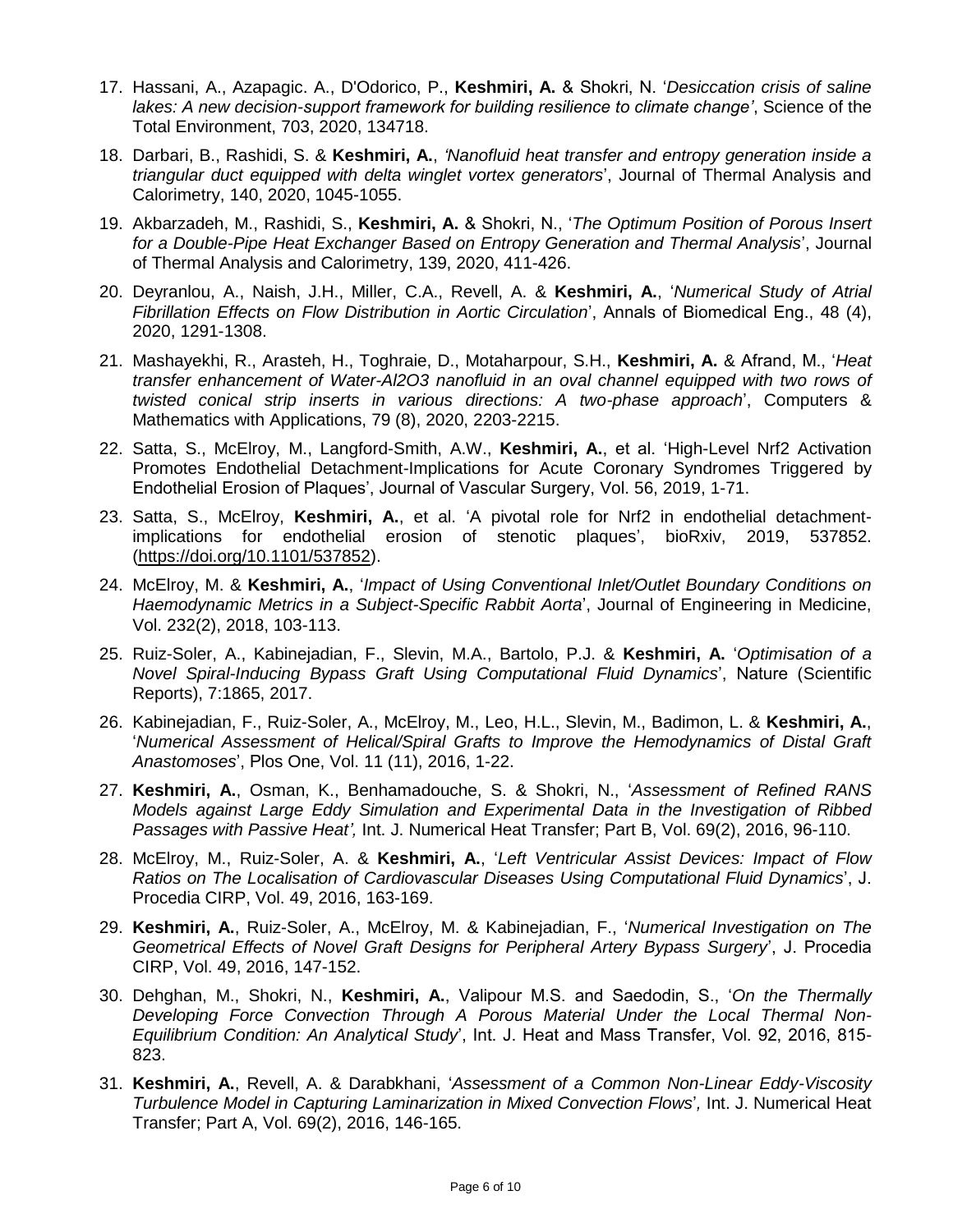- 32. Norouzi Rad, M., Shokri, N., **Keshmiri, A.** & Withers, P., '*Effects of Grain and Pore Size on Salt Precipitation during Evaporation from Porous Media: A Pore-Scale Investigation*', Petroleum Abstracts, Vol. 56(7), 2016, 101.
- 33. **Keshmiri, A.,** Uribe, J. & Shokri, N., '*Benchmarking of Three Different CFD Codes in Simulating Natural, Forced and Mixed Convection Flows*'*,* Int. J. Numerical Heat Transfer; Part A, Vol. 67(12), 2015, 1324-1351.
- 34. Rad, M.N., Shokri, N., **Keshmiri, A.** & Withers, P., '*Effects of Grain and Pore Size on Salt Precipitation During Evaporation from Porous Media: A Pore-Scale Investigation*', J. Transport in Porous Media, Vol. 110(2), 2015, 281-294.
- 35. Shokri, N., Zhou, P. & **Keshmiri, A.**, '*Patterns of Desiccation Cracks in Saline Bentonite Layers'*, J. Transport in Porous Media, 2015, Vol. 110(2), 2015, 333-344.
- 36. **Keshmiri, A.**, Darabkhani, H.G., & Erfani, R., '*An Investigation into the Failure of a Non-Linear Eddy-Viscosity Model in Capturing the Laminarization Phenomenon'*, AIAA Journals; Computational Fluid Dynamics Series, 2013, 1-13, DOI: 10.2514/6.2013-2427.
- 37. Erfani, R., **Keshmiri, A.**, Erfani, T. & Kontis, K., '*Multiple Encapsulated Electrode Plasma Actuators Effect on Aerofoil-Wake Interaction*', AIAA Journals; Plasmadynamics and Lasers Series, 2013, 1-9, DOI: 10.2514/6.2013-2884.
- 38. Darabkhani, H.G., Oakey, J., Zhang, Y. & **Keshmiri, A.**, '*Study of the Flame Structure and Dynamics Using Non-intrusive Combustion Diagnostic Techniques*', AIAA Journals; Fluid Dynamics Series, 2013, 1-8, DOI: 10.2514/6.2013-2605.
- 39. **Keshmiri, A.**, '*Numerical Sensitivity Analysis of 3- and 2-Dimensional Rib-Roughened Channels',* J. Heat and Mass Transfer, Vol. 48, 2012, 1257-1271.
- 40. **Keshmiri, A.**, Cotton, M.A., Addad, Y. & Laurence, D.R, '*Turbulence Models and Large Eddy Simulation in Application to Ascending Mixed Convection Flows',* Flow, Turbulence and Combustion, Vol. 89, 2012, 407-434.
- 41. **Keshmiri, A.** & Gotts, J., '*Thermal-Hydraulic Analysis of Four Geometrical Design Parameters on Fuel Pins in AGR Core Flows',* Int. J. Numerical Heat Transfer; Part A, Vol. 60, 2011, 305-327.
- 42. **Keshmiri, A.**, '*Effects of Various Physical and Numerical Parameters on Heat Transfer in Vertical Passages at Relatively Low Heat Loading*', ASME J. Heat Transfer, Vol. 133, 2011, p. 092502-1.
- 43. **Keshmiri, A.**, '*Three-Dimensional Simulation of a Simplified Advanced Gas-cooled Reactor Fuel Element',* J. Nuclear Engineering and Design, Vol. 241, 2011, 4122-4135.
- 44. **Keshmiri, A.**, Cotton, M.A., Addad, Y., Rolfo, S. & Billard, F., '*RANS and LES Investigations of Vertical Flows in the Fuel Passages of Gas-Cooled Nuclear Reactors',* ASME Journal of ICONE, Vol. 2, 2008, 297-306, DOI:10.1115/ICONE16-48372.

#### *Peer-Reviewed Conference Proceedings:*

- 1. Shahbazi, F., Jabbari, M., Nasr Esfahani, M., **Keshmiri, A.**, 'Numerical Modelling of Convective-Diffusive-Langmuir Transport of Biospecies inside a Microfluidic Integrated Biosensor', 42nd Annual Int. Conferences of the IEEE Engineering in Medicine and Biology Society in conjunction with the 43rd Annual Conference of the Canadian Medical and Biological Engineering Society (EMBC2020) , Montréal, Québec, Canada, 20-24 July 2020.
- 2. Shahbazi, F., Jabbari, M., Nasr Esfahani, M., **Keshmiri, A.**, 'Numerical Simulation of Langmuir-Hinshelwood Mechanism for Heterogeneous Biosensors in Microfluidic Channel', 8th Europian Medical and Biological Engineering Conference (EMBEC2020), Portorož, Slovenia, 14-16 June 2020.
- 3. Hosseinzadeh, A., Shokri, N. & **Keshmiri, A.**, 'The Role of Turbulence Models in Simulating Urban Microclimate', Proceedings of the 16th UK Heat Transfer Conference (UKHTC2019), 8-10 Sep 2019, Nottingham, UK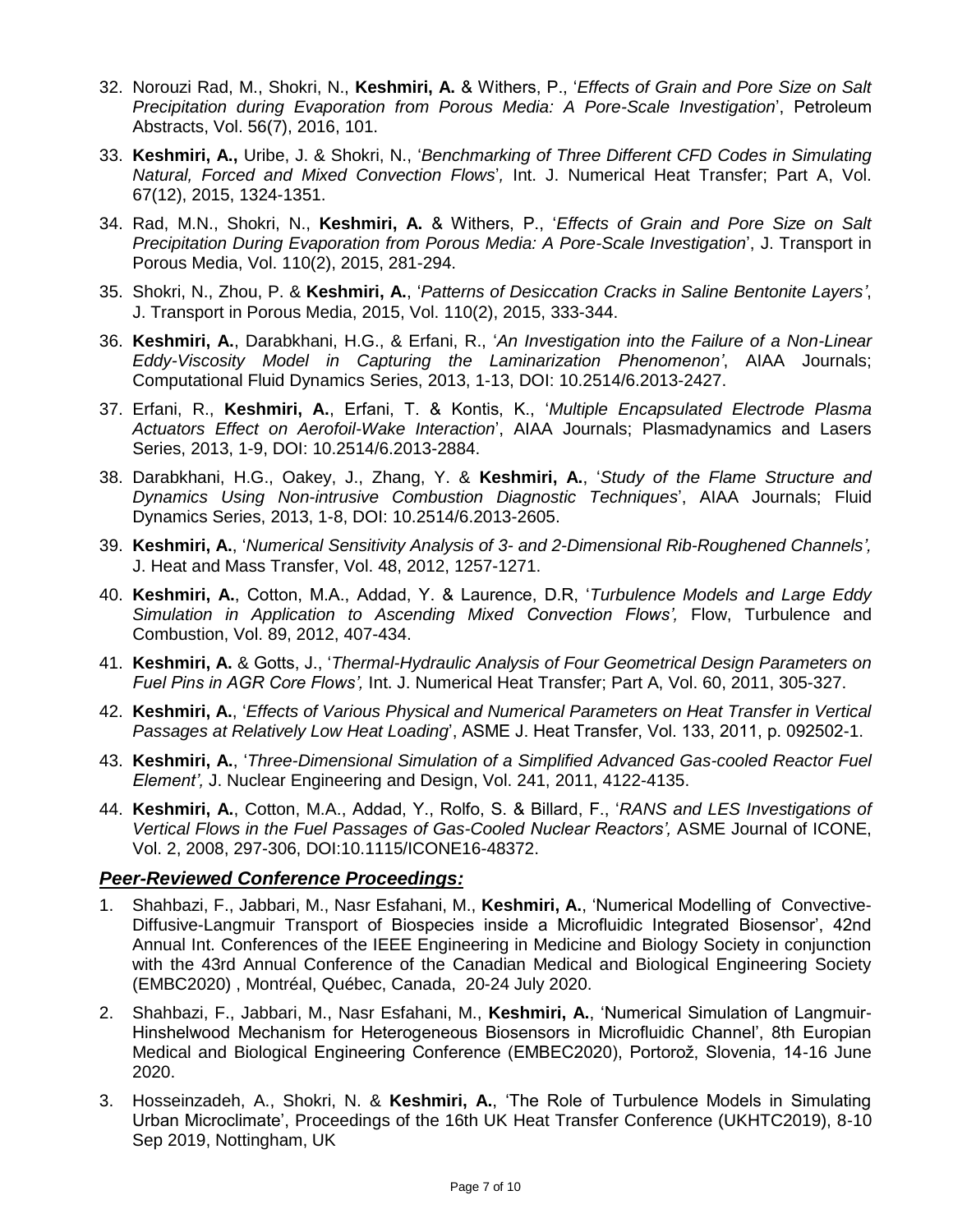- 4. Swanson, L., Owen, B., Ngoepe, M., **Keshmiri, A.**, et al., 'The Development of An Open Source CFD Pipeline for the Study of Coarctation of the Aorta and Tetralogy of Fallot in a Developing World Context', 6th Int. Conference on Computational and Mathematical Biomedical Engineering (CMBE2019), Sendai City, Japan, 10-12 June 2019.
- 5. Deyranlou, A., Naish, J., Miller, C., Revell, A., **Keshmiri, A.**, '4D Flow Phase Contrast Magnetic Resonance Imaging Versus Computational Fluid Dynamics, Boundary Condition Considerations', 6th Int. Conference on Computational and Mathematical Biomedical Engineering (CMBE2019), Sendai City, Japan, 10-12 June 2019.
- 6. Owen, B., O'Connor, J., Harwood, A., **Keshmiri, A.** & Revell, A. 'A Discrete fluid-structure interaction model for cardiovascular applications with GPU acceleration', 6th Int. Conference on Computational and Mathematical Biomedical Engineering (CMBE2019), Sendai City, Japan, 10- 12 June 2019.
- 7. McElroy, M., White, S., Johnson, T., Gijsen, F & **Keshmiri, A.**, 'Blood Flow Conditions That Cause A Third Of Heart Attacks', 6th Int. Conference on Computational and Mathematical Biomedical Engineering (CMBE2019), Sendai City, Japan, 10-12 June 2019.
- 8. McElroy, M., White, S., Johnson, T., Gijsen, F. & **Keshmiri, A.,** '*Haemodynamic Risk Factors of Endothelial Erosion for Patient-Specific Treatment of Coronary Heart Disease, Proc.* 17<sup>th</sup> Conference on Modelling Fluid Flow, 'CMFF'18', Budapest, Hungary, 4-7 Sep 2018.
- 9. Ruiz-Soler, A. & **Keshmiri, A.**, 'Hemodynamic Performance of Spiral Grafts Using Eulerian and Lagrangian Frameworks', 5th Int. Conference on Computational and Mathematical Biomedical Engineering (CMBE2017), Pittsburgh, USA, 10-12 April 2017.
- 10. McElroy, M., Xenakis, A., & **Keshmiri, A.**, 'Impact of Heart Failure Severity on Preoperative Planning of Ventricular Assist Device Configurations', 5th Int. Conference on Computational and Mathematical Biomedical Engineering (CMBE2017), Pittsburgh, USA, 10-12 April 2017.
- 11. Thompson, A., Zhai, T., Palazzolo, A. & **Keshmiri, A.**, *'Coupling Guard Temperature and Windage Power Loss: CFD Analysis and Experiments*', Proc. 45th Turbomachinery and 32nd Pump Symposia, Houston, Texas, 12-15 Sep 2016.
- 12. McElroy, M., **Keshmiri, A.**, Revell, A., '*Effects of Different Outlet Boundary Conditions on the Accuracy of the CFD Simulations in a Rabbit Aorta Configuration*', Proc. CFD in Medicine and Biology II, Portugal, 1-4 Sep 2015.
- 13. Ruiz-Soler, A., **Keshmiri, A.** & Slevin, M., '*Numerical Investigation of Design Parameter Effects*  on Hemodynamics in a Novel Spiral-Inducing Bypass Graff, Proc. 25<sup>th</sup> Congress of the International Society of Biomechanics, Glasgow, UK, 12-16 Jul 2015.
- 14. **Keshmiri, A.**, '*Verification and Validation of three Different CFD Codes in Simulating Natural and Mixed Convection Flows using Two Advanced Eddy-Viscosity Models', Proc. 15<sup>th</sup> Int. Heat* Transfer Conference, 'IHTC-15', Kyoto, Japan, 10-15 Aug 2014, pp. 1-14.
- 15. Ashton, N., **Keshmiri, A.** & Revell, A., '*Uncertainty Quantification of Boundary Conditions for the*  CFD Simulation of a Rabbit Aorta', Proc. 7<sup>th</sup> World Congress of Biomechanics, Boston, USA, 6-11 Jul 2014.
- 16. Andrews, K., Ashton, N. & **Keshmiri, A.**, '*Use of Fluid-Structure Coupling to Investigate the True*  Physiological Hemodynamics Experienced by Endothelial Cells in Synthetic Grafts', Proc. 7<sup>th</sup> World Congress of Biomechanics, Boston, USA, 6-11 Jul 2014.
- 17. **Keshmiri, A.**, Osman, K. & Benhamadouche, S, '*Comparison of Advanced RANS Models against Large Eddy Simulation and Experimental Data in Investigation of Ribbed Passages with Heat Transfer'*, Proc. 15<sup>th</sup> Conference on Modelling Fluid Flow, 'CMFF'12', Budapest, Hungary, 4-7 Sep 2012, pp. 486-493.
- 18. **Keshmiri, A.**, Cotton, M.A., Addad, Y. & Laurence, D.R., *'Thermal-Hydraulic Analysis of Rib-Roughened Fuel Pin Performance in Gas-Cooled Nuclear Reactors'*, Proc. 6<sup>th</sup> International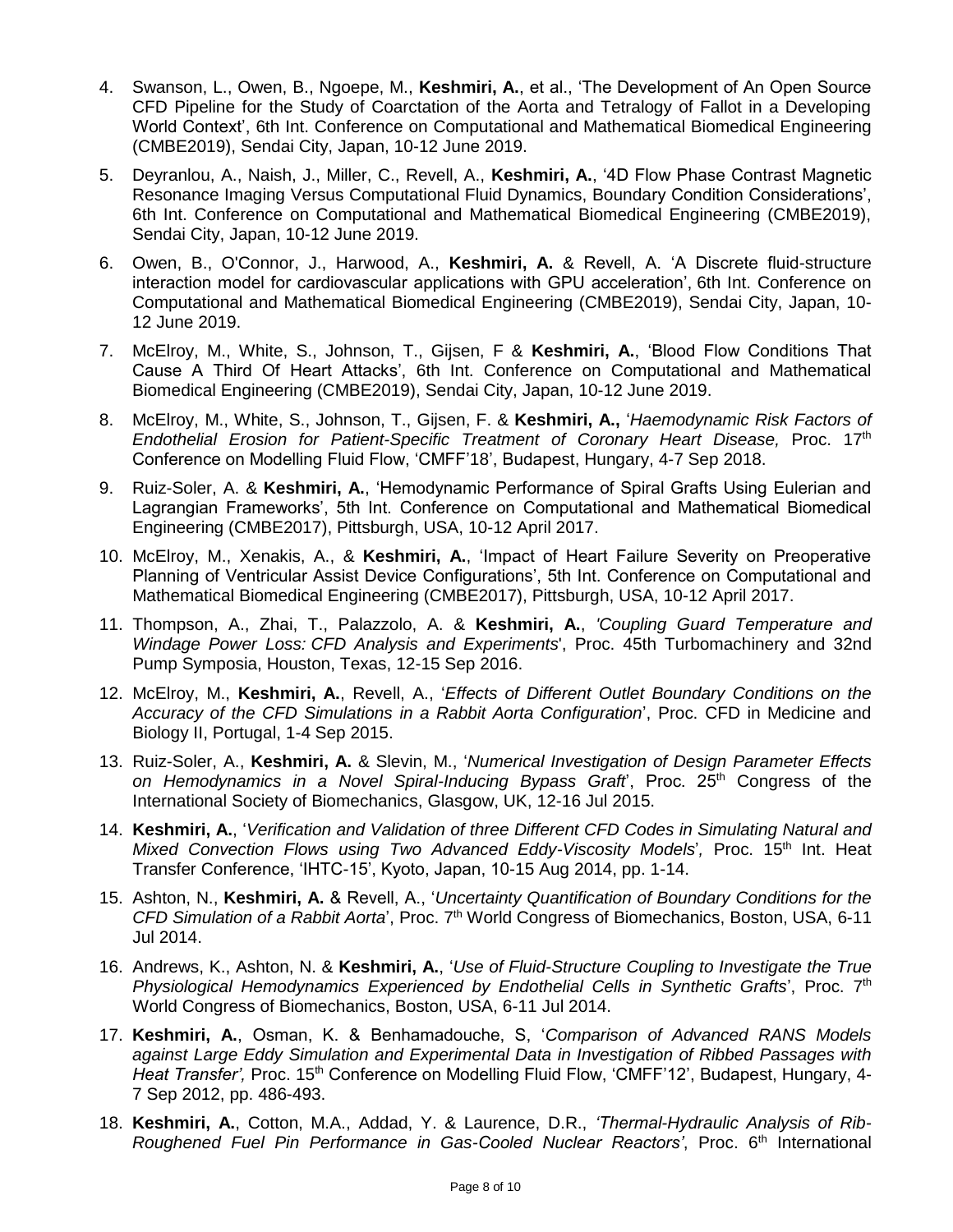Symposium on Turbulence, Heat and Mass Transfer, 'THMT09', Rome, Italy, 14-18 Sep 2009, pp. 1011-1014.

- 19. **Keshmiri, A.**, Cotton, M.A. & Addad, Y., *'Numerical Simulations of Flow and Heat Transfer over Rib-Roughened Surfaces'*, 17th Annual conference of CFD society of Canada, Ottawa, Canada, 3-5 May 2009, pp. 1-8.
- 20. Cotton, M.A. & **Keshmiri, A.**, '*Turbulent Mixed Convection Flows Computed Using Low-Reynolds-Number and Strain Parameter Eddy Viscosity Schemes'*, Proc. 7<sup>th</sup> Int. ERCOFTAC Symp. On Engineering Turbulence Modelling and Measurements 'ETMM7', Vol. 1, Limassol, Cyprus, 4-6 Jun 2008, pp. 274-279.
- 21. **Keshmiri, A.**, Cotton, M.A., Addad, Y., Laurence, D.R. & Billard, F., '*Refined Eddy Viscosity*  Schemes and LES for Ascending Mixed Convection Flows', 4<sup>th</sup> Int. Symp. On Advances in Computational Heat Transfer, 'CHT-08', Marrakech, Morocco, 11-16 May 2008, pp.1-22.

#### *Keynote Speaker:*

- 1. 'Spiral-Inducing Bypass Graft Winner of C2I Award 2017', **Collaborate to Innovate Conference**, Advanced Manufacturing Training Centre, Coventry, 7 Dec 2017.
- 2. 'Can Computers Help to Save Lives?', **Sant Pau Hospital Cardiovascular Surgery Research Conference**, Barcelona, Spain, 5 May 2015
- 3. 'Using Fluid-Structure Interaction in Complex Biomedical Problems', Barcelona Supercomputing Centre (BSC), Spain, 24 Jul 2014

#### *Contribution to Technical Magazines:*

- 1. Goddard, A.J.H., Pain, C.C., Laurence, D.R., et al. 2007. '*Safety and Performance for Innovative Reactors',* J. Nuclear Future, Vol. 3, pp. 257-268.
- 2. Walker, S.P., Ammirabile, L., Cotton, M.A., et al., 2007. '*Multi-pin PWR Re-Flood Studies and Large Eddy CFD Simulation',* J. Nuclear Future, Vol. 3, pp. 223-229.

#### *TV/Radio Appearances*

- 1. **BBC Radio Manchester** Interview in 'Phil Trow Show' @ 15:00-18:00 14/01/2015
- 2. **Manoto TV Network** 30 minutes Interview in 'Manoto+ Show' London Studio 04/03/2015

#### *Press Releases*

- 1. **University of Manchester News** 'Laboratory-on-a-chip devices could dramatically reduce COVID-19 detection times' – 28/10/2020 [https://www.manchester.ac.uk/discover/news/laboratory-on-a-chip-devices-could-dramatically](https://www.manchester.ac.uk/discover/news/laboratory-on-a-chip-devices-could-dramatically-reduce-covid-19-detection-times)[reduce-covid-19-detection-times](https://www.manchester.ac.uk/discover/news/laboratory-on-a-chip-devices-could-dramatically-reduce-covid-19-detection-times)
- 2. **Newsbeezer** Lab on a Chip for COVID-19 'Laboratory-on-a-chip devices could dramatically reduce COVID-19 detection times' – 28/10/2020 [https://newsbeezer.com/singapore/lab-on-a-chip-devices-could-significantly-reduce-covid-19](https://newsbeezer.com/singapore/lab-on-a-chip-devices-could-significantly-reduce-covid-19-detection-times/) [detection-times/](https://newsbeezer.com/singapore/lab-on-a-chip-devices-could-significantly-reduce-covid-19-detection-times/)
- 3. **Technology.org** 'Laboratory-on-a-chip devices could dramatically reduce COVID-19 detection times' – 29/10/2020 [https://www.technology.org/2020/10/29/laboratory-on-a-chip-devices-could-dramatically-reduce](https://www.technology.org/2020/10/29/laboratory-on-a-chip-devices-could-dramatically-reduce-covid-19-detection-times/)[covid-19-detection-times/](https://www.technology.org/2020/10/29/laboratory-on-a-chip-devices-could-dramatically-reduce-covid-19-detection-times/)
- 4. **Manchester Evening News** Manchester scientists' heart surgery breakthrough will help patients and 'save the NHS millions' – 30/01/2015 [http://www.manchestereveningnews.co.uk/news/greater-manchester-news/manchester](http://www.manchestereveningnews.co.uk/news/greater-manchester-news/manchester-scientists-heart-surgery-breakthrough-8544430)[scientists-heart-surgery-breakthrough-8544430](http://www.manchestereveningnews.co.uk/news/greater-manchester-news/manchester-scientists-heart-surgery-breakthrough-8544430)
- 5. **Guernsey Press** 'New hope in 'gun barrel' arteries' 14/01/2015 <http://guernseypress.com/news/uk-news/2015/01/14/new-hope-for-gun-barrel-arteries/>